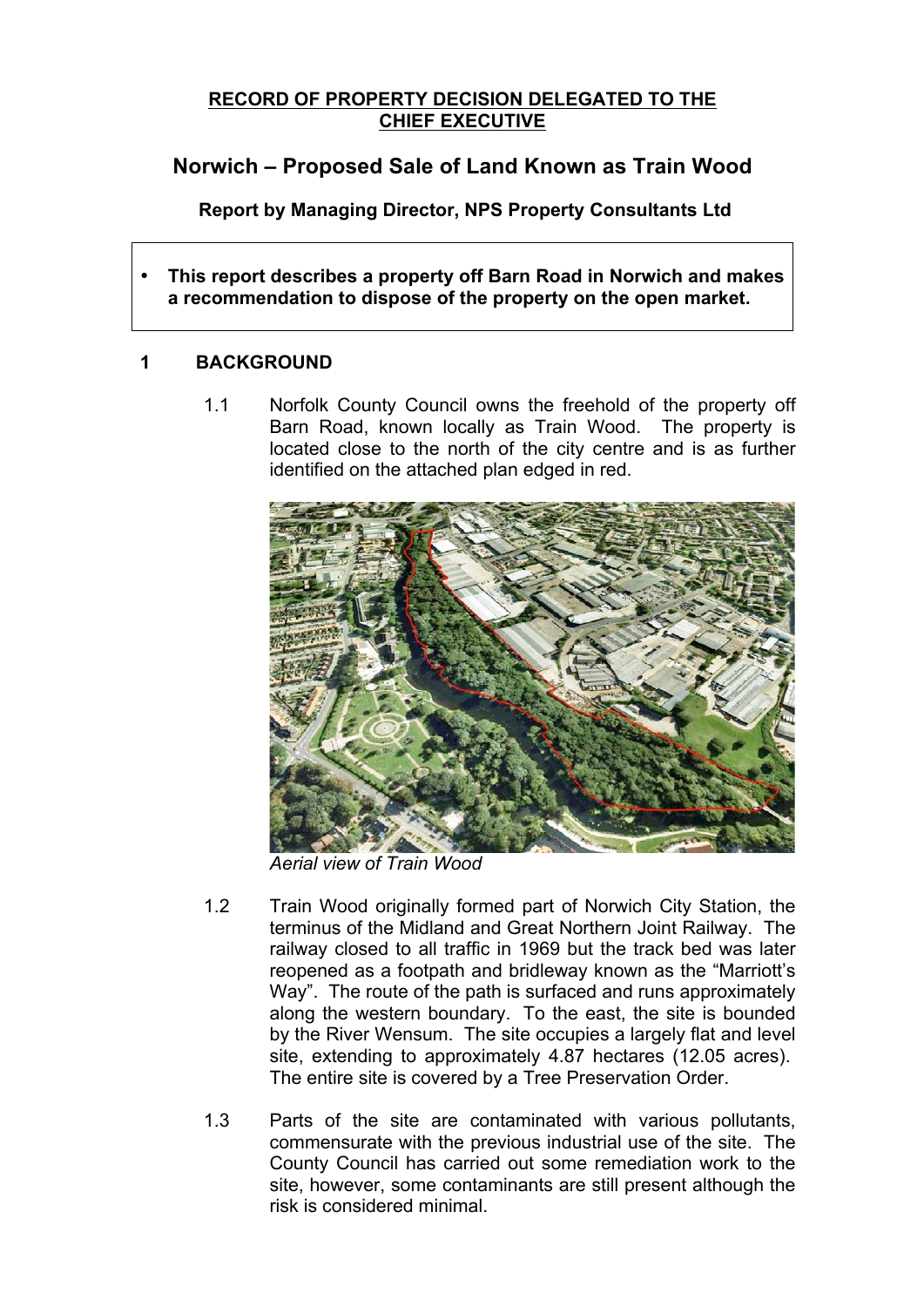1.4 It is now proposed to dispose of this property at auction on 30 May 2013. It is guided at £25,000.

# **2 PROPOSALS**

- 2.1 That Train Wood is offered for sale on the open market by auction.
- 2.2 That NPS be authorised to accept the best offer following marketing.

# **3 LOCAL MEMBER CONSULTATION**

3.1 TBA.

# **4 ASSESSMENT**

- 4.1 The site has been declared surplus.
- 4.2 Train Wood represents a significant maintenance liability. There is also the risk posed by the contamination on the site which has already involved the Council in an expensive and costly clear-up.
- 4.3 The sale will be subject to:
	- a) The continued free use of the Marriott's Way path through the site for the benefit and enjoyment of walkers, cyclists and horse riders.
	- b) The purchaser maintaining the existing path to a standard to allow the passage over it by its users.
	- c) The purchaser being responsible for any remediation of the contamination of the site (if required by a competent body) and will indemnify the County Council in this regard.
- 4.4 No clawback will be imposed because this will restrict interest in the site.
- 4.5 Approval is being sought for this transaction under section 5.10 of the 'Hierarchy of Decision Making on Property Matters' procedures.